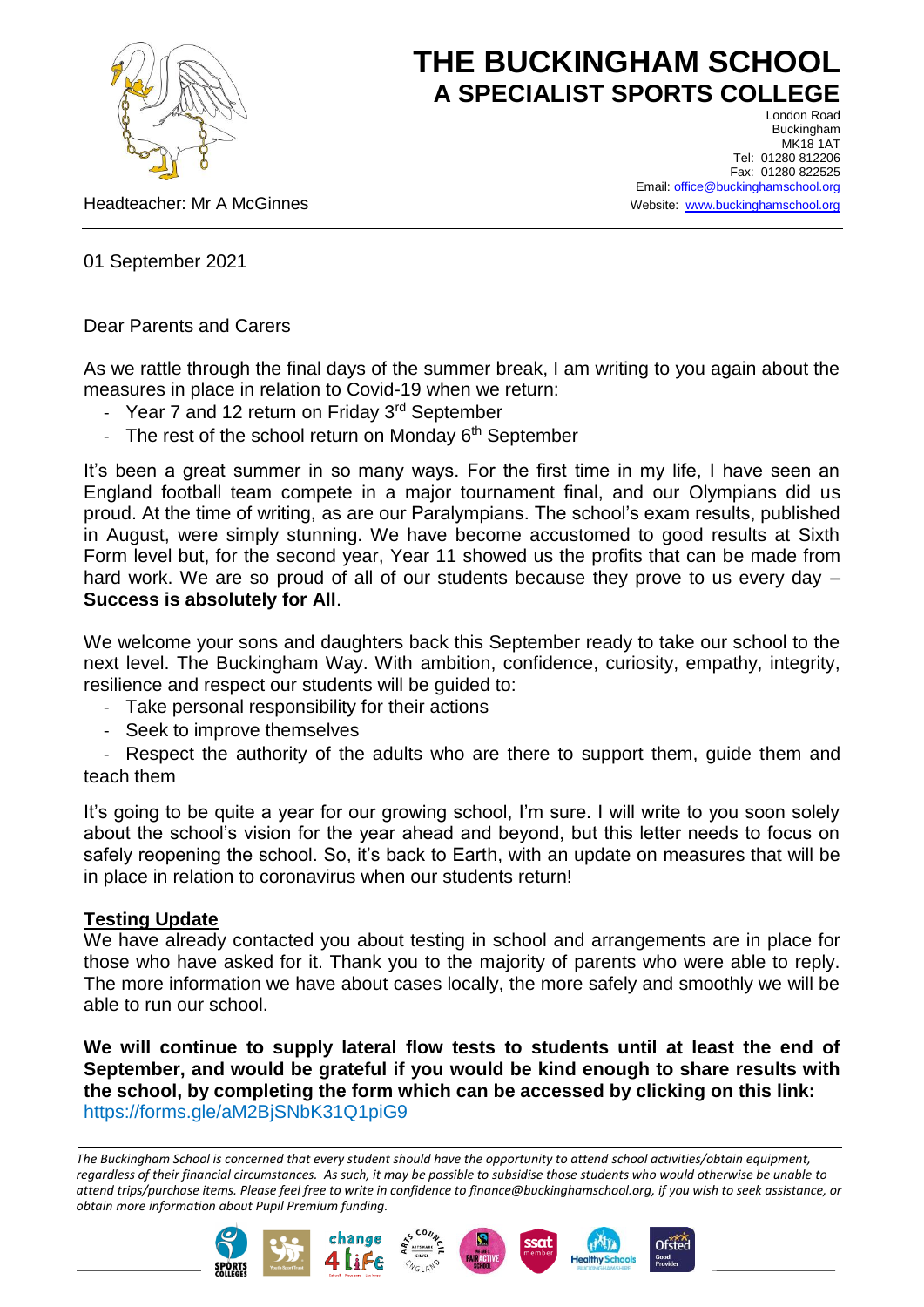## **Hygiene**

The following hygiene routines are remaining in place

- 1. **Good general hygiene** our washroom facilities are now up to standard for handwashing and we will continue our classroom sanitiser routines, desk-cleaning routines, and keeping corridor dispensers full. In addition, students should continue to bring their own sanitiser
- 2. **Good cleaning routines** we recently changed our cleaning contractor and this has been positive. Additional "touch point" cleaning will continue during the day
- 3. **Ventilation** subject to the outdoor temperature, windows will be kept open, but not at the expense of comfort. Coats must not be worn during lessons, assemblies, form time, etc. Doors will be propped open in classrooms, assemblies, etc
- 4. **Public Health advice** we will continue to receive and act on this, particularly if Buckingham is hit by a spike in cases

## **Face Coverings**

The Government has given some suitably woolly advice, with certain things advised or expected, even though they are not recommended. I believe we should keep matters simple for students and we should err on the side of being safe. Therefore:

- **1. Masks must be worn upon entry to school by students (to show that they have one)**
- **2. Masks must be worn by staff and students for entering assemblies, in dining room queues, in corridors between lessons and on school/public transport**
- 3. Staff and students may wear masks at other times, as they wish

## **Bubbles**

We are no longer required to keep bubbles. Assemblies can restart and students can mix at lunch.

## **Positive Cases of Covid-19**

- The school will not have to perform any contact tracing, for close contact of positive cases – NHS Test and Trace will be the only vehicle performing tracing
- **Self-isolation for close contacts of positive cases will not be necessary for any students (people under 18 years 6 months), unless they have symptoms themselves or, of have a positive test result of their own**
- **Close contacts will be** *advised* **to take a PCR test and will not need to self-isolate whilst they await the result**
- **Testing positive by a lateral flow test means that a PCR should be sought, selfisolating whilst awaiting the result – if this were to be negative then the LFT result would be overruled, and no further self-isolation would be necessary**
- The school will continue to have a risk assessment and method statements, as well as a contingency plan to introduce extra measures if we were to be advised or required to

## **Key things that will be in place around school**

- One-way system (this is now a permanent measure)
- Year 7-9 / Years 10-13 dining areas (this is now a permanent arrangement)
- Hand-sanitiser provided in corridors and classrooms, with the hand-sanitising and desk-cleaning routines already established

*The Buckingham School is concerned that every student should have the opportunity to attend school activities/obtain equipment, regardless of their financial circumstances. As such, it may be possible to subsidise those students who would otherwise be unable to attend trips/purchase items. Please feel free to write in confidence to finance@buckinghamschool.org, if you wish to seek assistance, or obtain more information about Pupil Premium funding.*